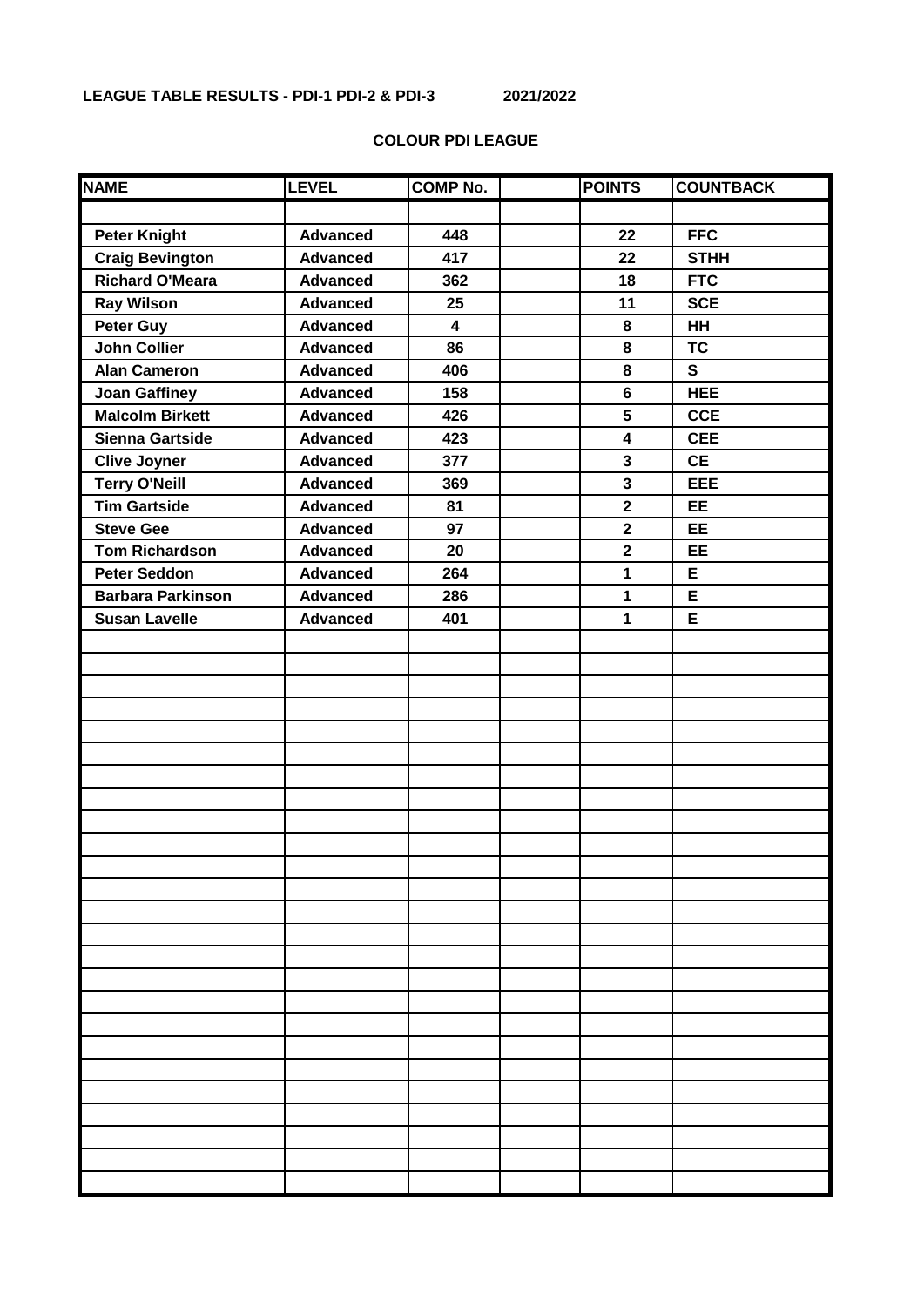| <b>NAME</b>              | <b>LEVEL</b>    | <b>COMP No.</b>         | <b>POINTS</b>  | <b>COUNTBACK</b> |
|--------------------------|-----------------|-------------------------|----------------|------------------|
|                          |                 |                         |                |                  |
| <b>Tom Richardson</b>    | <b>Advanced</b> | 20                      | 28             | <b>FFS</b>       |
| <b>Peter Knight</b>      | <b>Advanced</b> | 448                     | 16             | <b>STC</b>       |
| <b>Alan Cameron</b>      | <b>Advanced</b> | 406                     | 15             | <b>STE</b>       |
| <b>Craig Bevington</b>   | <b>Advanced</b> | 417                     | 12             | <b>FC</b>        |
| <b>Peter Guy</b>         | <b>Advanced</b> | $\overline{\mathbf{4}}$ | 8              | <b>HH</b>        |
| <b>Malcolm Birkett</b>   | <b>Advanced</b> | 426                     | $\bf 6$        | <b>HEE</b>       |
| <b>Phil Hodson</b>       | <b>Advanced</b> | 279                     | $6\phantom{a}$ | T                |
| <b>Sienna Gartside</b>   | <b>Advanced</b> | 423                     | $\mathbf{3}$   | <b>CE</b>        |
| <b>Clive Joyner</b>      | <b>Advanced</b> | 377                     | $\mathbf{2}$   | <b>EE</b>        |
| <b>Phil Hodson</b>       | <b>Advanced</b> | 279                     | $\overline{2}$ | <b>EE</b>        |
| <b>Tim Gartside</b>      | <b>Advanced</b> | 81                      | 1              | E                |
| <b>Barbara Parkinson</b> | <b>Advanced</b> | 286                     | 1              | E                |
| <b>Steve Gee</b>         | <b>Advanced</b> | 97                      | $\mathbf{1}$   | E                |
| Jean Gregson             | <b>Advanced</b> | 235                     | $\mathbf{1}$   | E                |
|                          |                 |                         |                |                  |
|                          |                 |                         |                |                  |
|                          |                 |                         |                |                  |
|                          |                 |                         |                |                  |
|                          |                 |                         |                |                  |
|                          |                 |                         |                |                  |
|                          |                 |                         |                |                  |
|                          |                 |                         |                |                  |
|                          |                 |                         |                |                  |
|                          |                 |                         |                |                  |
|                          |                 |                         |                |                  |
|                          |                 |                         |                |                  |
|                          |                 |                         |                |                  |
|                          |                 |                         |                |                  |
|                          |                 |                         |                |                  |
|                          |                 |                         |                |                  |
|                          |                 |                         |                |                  |
|                          |                 |                         |                |                  |
|                          |                 |                         |                |                  |
|                          |                 |                         |                |                  |
|                          |                 |                         |                |                  |
|                          |                 |                         |                |                  |
|                          |                 |                         |                |                  |
|                          |                 |                         |                |                  |
|                          |                 |                         |                |                  |
|                          |                 |                         |                |                  |
|                          |                 |                         |                |                  |
|                          |                 |                         |                |                  |

#### **MONO PDI LEAGUE**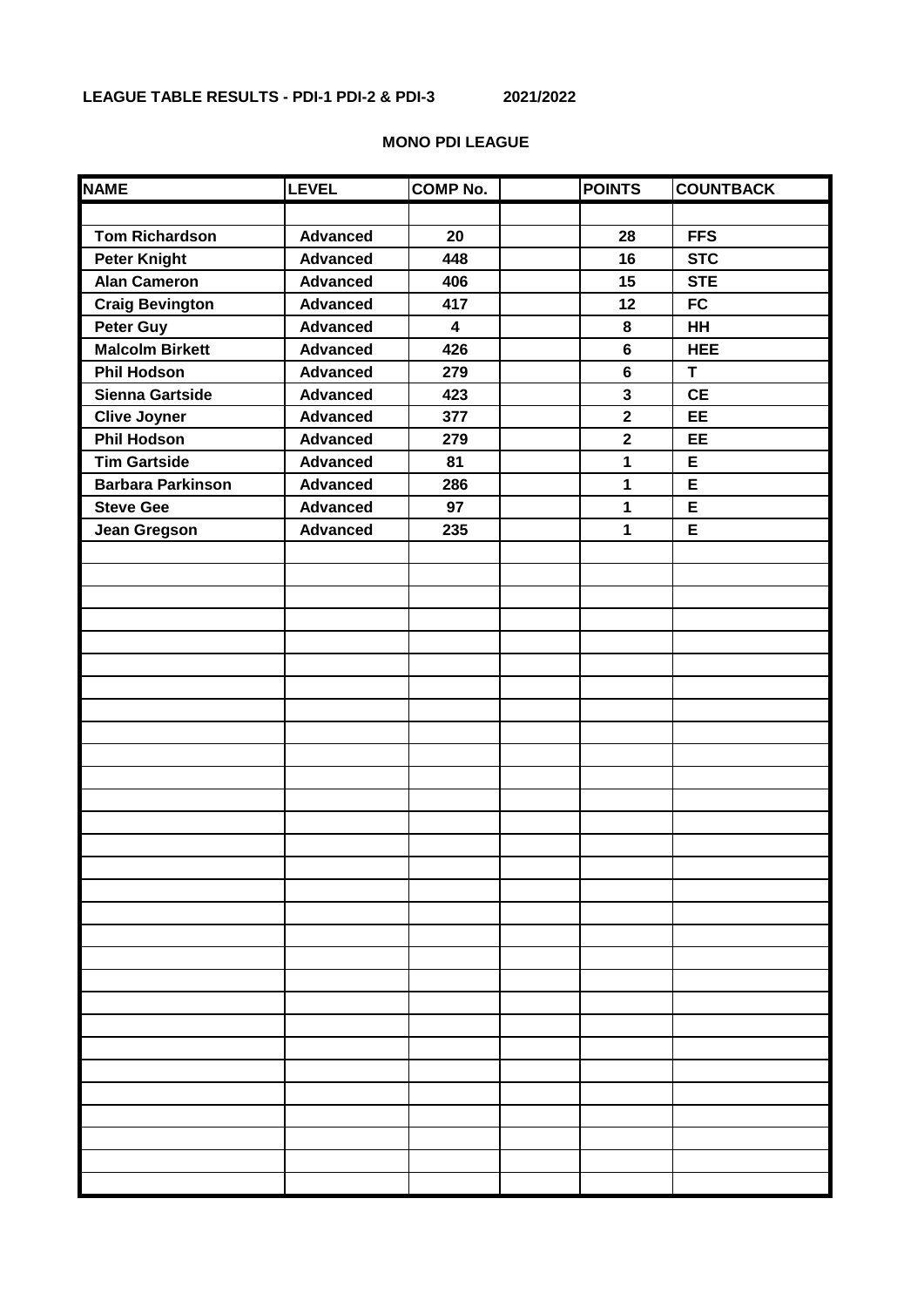## **NATURE PDI LEAGUE**

| <b>NAME</b>              | <b>LEVEL</b>    | <b>COMP No.</b>         | <b>POINTS</b>           | <b>COUNTBACK</b> |
|--------------------------|-----------------|-------------------------|-------------------------|------------------|
|                          |                 |                         |                         |                  |
| <b>Gill O'Meara</b>      | <b>Advanced</b> | 363                     | 38                      | <b>FFSHCCC</b>   |
| <b>Alan Storey</b>       | <b>Advanced</b> | 238                     | 26                      | <b>TTHHCCC</b>   |
| <b>Phil Hodson</b>       | <b>Advanced</b> | 279                     | 19                      | <b>FSE</b>       |
| <b>Richard O'Meara</b>   | <b>Advanced</b> | 362                     | 15                      | <b>SHCE</b>      |
| <b>Paul West</b>         | <b>Advanced</b> | 355                     | $\overline{7}$          | <b>TE</b>        |
| <b>Peter Knight</b>      | <b>Advanced</b> | 448                     | 5                       | <b>CCE</b>       |
| <b>Clive Joyner</b>      | <b>Advanced</b> | 377                     | 3                       | <b>EEE</b>       |
| Peter Guy                | <b>Advanced</b> | $\overline{\mathbf{4}}$ | $\overline{\mathbf{2}}$ | EE               |
| <b>Alan Cameron</b>      | <b>Advanced</b> | 406                     | $\overline{\mathbf{2}}$ | <b>EE</b>        |
| <b>Barbara Parkinson</b> | <b>Advanced</b> | 286                     | 1                       | E                |
| <b>Steve Gee</b>         | <b>Advanced</b> | 97                      | 1                       | E                |
| <b>Tom Richardson</b>    | <b>Advanced</b> | 20                      | 1                       | E                |
| <b>Craig Bevington</b>   | <b>Advanced</b> | 417                     | 1                       | E                |
|                          |                 |                         |                         |                  |
|                          |                 |                         |                         |                  |
|                          |                 |                         |                         |                  |
|                          |                 |                         |                         |                  |
|                          |                 |                         |                         |                  |
|                          |                 |                         |                         |                  |
|                          |                 |                         |                         |                  |
|                          |                 |                         |                         |                  |
|                          |                 |                         |                         |                  |
|                          |                 |                         |                         |                  |
|                          |                 |                         |                         |                  |
|                          |                 |                         |                         |                  |
|                          |                 |                         |                         |                  |
|                          |                 |                         |                         |                  |
|                          |                 |                         |                         |                  |
|                          |                 |                         |                         |                  |
|                          |                 |                         |                         |                  |
|                          |                 |                         |                         |                  |
|                          |                 |                         |                         |                  |
|                          |                 |                         |                         |                  |
|                          |                 |                         |                         |                  |
|                          |                 |                         |                         |                  |
|                          |                 |                         |                         |                  |
|                          |                 |                         |                         |                  |
|                          |                 |                         |                         |                  |
|                          |                 |                         |                         |                  |
|                          |                 |                         |                         |                  |
|                          |                 |                         |                         |                  |
|                          |                 |                         |                         |                  |
|                          |                 |                         |                         |                  |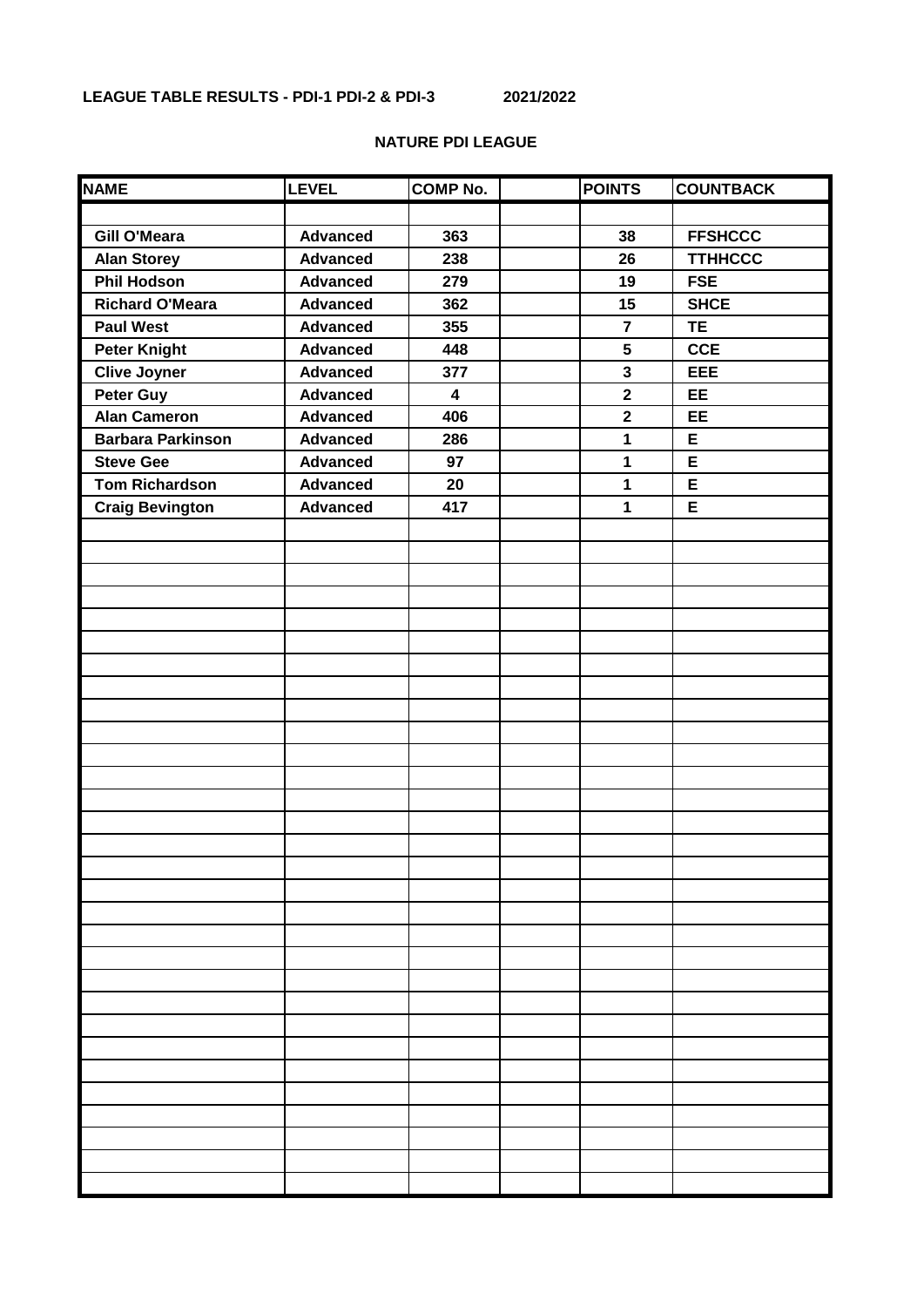## **SCAPES PDI LEAGUE**

| <b>NAME</b>              | <b>LEVEL</b>    | <b>COMP No.</b> | <b>POINTS</b>           | <b>COUNTBACK</b> |
|--------------------------|-----------------|-----------------|-------------------------|------------------|
|                          |                 |                 |                         |                  |
| <b>Tim Gartside</b>      | <b>Advanced</b> | 81              | 34                      | <b>FSTTCC</b>    |
| <b>Malcolm Birkett</b>   | <b>Advanced</b> | 426             | 26                      | <b>FFT</b>       |
| <b>Alan Cameron</b>      | <b>Advanced</b> | 406             | 10                      | <b>SEE</b>       |
| <b>Tom Richardson</b>    | <b>Advanced</b> | 20              | $\boldsymbol{9}$        | <b>SE</b>        |
| <b>Barbara Parkinson</b> | <b>Advanced</b> | 286             | $6\phantom{a}$          | <b>CCC</b>       |
| <b>Ray Wilson</b>        | <b>Advanced</b> | 25              | $6\phantom{a}$          | <b>HEE</b>       |
| <b>Susan Lavelle</b>     | <b>Advanced</b> | 401             | 5                       | <b>HE</b>        |
| <b>Phil Hodson</b>       | <b>Advanced</b> | 279             | 5                       | <b>HE</b>        |
| <b>Clive Joyner</b>      | <b>Advanced</b> | 377             | 5                       | <b>HE</b>        |
| <b>John Collier</b>      | <b>Advanced</b> | 86              | $\overline{2}$          | EE               |
| <b>Steve Gee</b>         | <b>Advanced</b> | 97              | $\overline{\mathbf{2}}$ | EE               |
| <b>Terry O'Neill</b>     | <b>Advanced</b> | 369             | $\mathbf{2}$            | EE               |
| <b>Joan Gaffiney</b>     | <b>Advanced</b> | 158             | $\overline{\mathbf{2}}$ | EE               |
| <b>Peter Seddon</b>      | <b>Advanced</b> | 264             | 1                       | E                |
| <b>Jean Gregson</b>      | <b>Advanced</b> | 235             | 1                       | E                |
|                          |                 |                 |                         |                  |
|                          |                 |                 |                         |                  |
|                          |                 |                 |                         |                  |
|                          |                 |                 |                         |                  |
|                          |                 |                 |                         |                  |
|                          |                 |                 |                         |                  |
|                          |                 |                 |                         |                  |
|                          |                 |                 |                         |                  |
|                          |                 |                 |                         |                  |
|                          |                 |                 |                         |                  |
|                          |                 |                 |                         |                  |
|                          |                 |                 |                         |                  |
|                          |                 |                 |                         |                  |
|                          |                 |                 |                         |                  |
|                          |                 |                 |                         |                  |
|                          |                 |                 |                         |                  |
|                          |                 |                 |                         |                  |
|                          |                 |                 |                         |                  |
|                          |                 |                 |                         |                  |
|                          |                 |                 |                         |                  |
|                          |                 |                 |                         |                  |
|                          |                 |                 |                         |                  |
|                          |                 |                 |                         |                  |
|                          |                 |                 |                         |                  |
|                          |                 |                 |                         |                  |
|                          |                 |                 |                         |                  |
|                          |                 |                 |                         |                  |
|                          |                 |                 |                         |                  |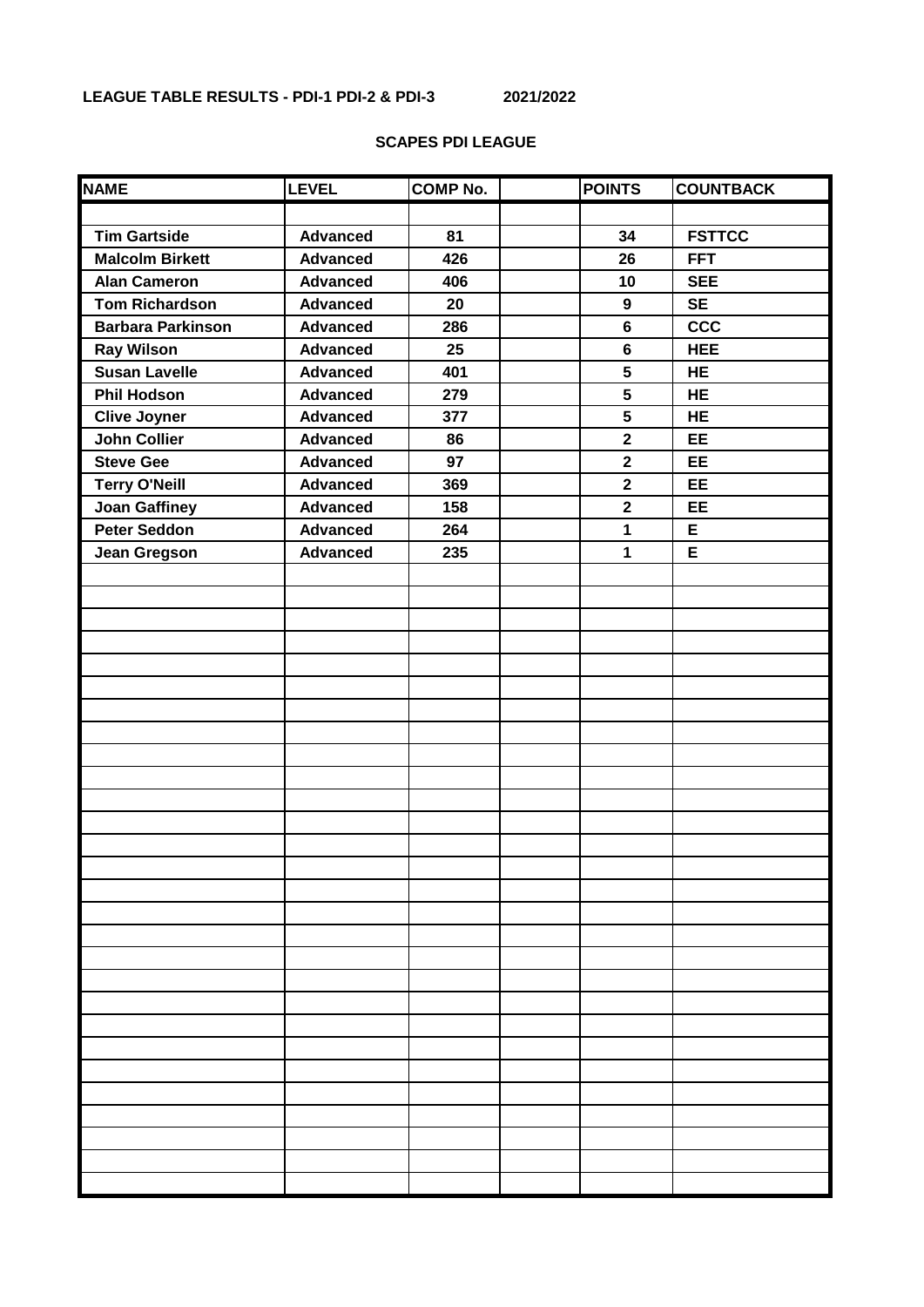### **PHOTO DIVERSITY PDI LEAGUE**

| <b>NAME</b>              | <b>LEVEL</b>    | <b>COMP No.</b>         | <b>POINTS</b>           | <b>COUNTBACK</b> |
|--------------------------|-----------------|-------------------------|-------------------------|------------------|
|                          |                 |                         |                         |                  |
| <b>Peter Knight</b>      | <b>Advanced</b> | 448                     | 43                      | <b>FFSTCCCCE</b> |
| <b>Malcolm Birkett</b>   | <b>Advanced</b> | 426                     | 37                      | <b>FFTHCCEEE</b> |
| <b>Alan Cameron</b>      | <b>Advanced</b> | 406                     | 35                      | <b>SSSTEEEEE</b> |
| <b>Tom Richardson</b>    | <b>Advanced</b> | 20                      | 22                      | <b>FSEEEE</b>    |
| <b>Phil Hodson</b>       | <b>Advanced</b> | 279                     | 18                      | <b>FHEEEE</b>    |
| <b>Clive Joyner</b>      | <b>Advanced</b> | 377                     | 13                      | <b>HCEEEEEEE</b> |
| <b>Tim Gartside</b>      | <b>Advanced</b> | 81                      | 12                      | <b>FEE</b>       |
| <b>Peter Guy</b>         | <b>Advanced</b> | $\overline{\mathbf{4}}$ | $\boldsymbol{9}$        | <b>HHE</b>       |
| <b>Steve Gee</b>         | <b>Advanced</b> | 97                      | $6\phantom{a}$          | <b>EEEEEE</b>    |
| <b>Barbara Parkinson</b> | <b>Advanced</b> | 286                     | $\overline{\mathbf{4}}$ | <b>CEE</b>       |
|                          |                 |                         |                         |                  |
|                          |                 |                         |                         |                  |
|                          |                 |                         |                         |                  |
|                          |                 |                         |                         |                  |
|                          |                 |                         |                         |                  |
|                          |                 |                         |                         |                  |
|                          |                 |                         |                         |                  |
|                          |                 |                         |                         |                  |
|                          |                 |                         |                         |                  |
|                          |                 |                         |                         |                  |
|                          |                 |                         |                         |                  |
|                          |                 |                         |                         |                  |
|                          |                 |                         |                         |                  |
|                          |                 |                         |                         |                  |
|                          |                 |                         |                         |                  |
|                          |                 |                         |                         |                  |
|                          |                 |                         |                         |                  |
|                          |                 |                         |                         |                  |
|                          |                 |                         |                         |                  |
|                          |                 |                         |                         |                  |
|                          |                 |                         |                         |                  |
|                          |                 |                         |                         |                  |
|                          |                 |                         |                         |                  |
|                          |                 |                         |                         |                  |
|                          |                 |                         |                         |                  |
|                          |                 |                         |                         |                  |
|                          |                 |                         |                         |                  |
|                          |                 |                         |                         |                  |
|                          |                 |                         |                         |                  |
|                          |                 |                         |                         |                  |
|                          |                 |                         |                         |                  |
|                          |                 |                         |                         |                  |
|                          |                 |                         |                         |                  |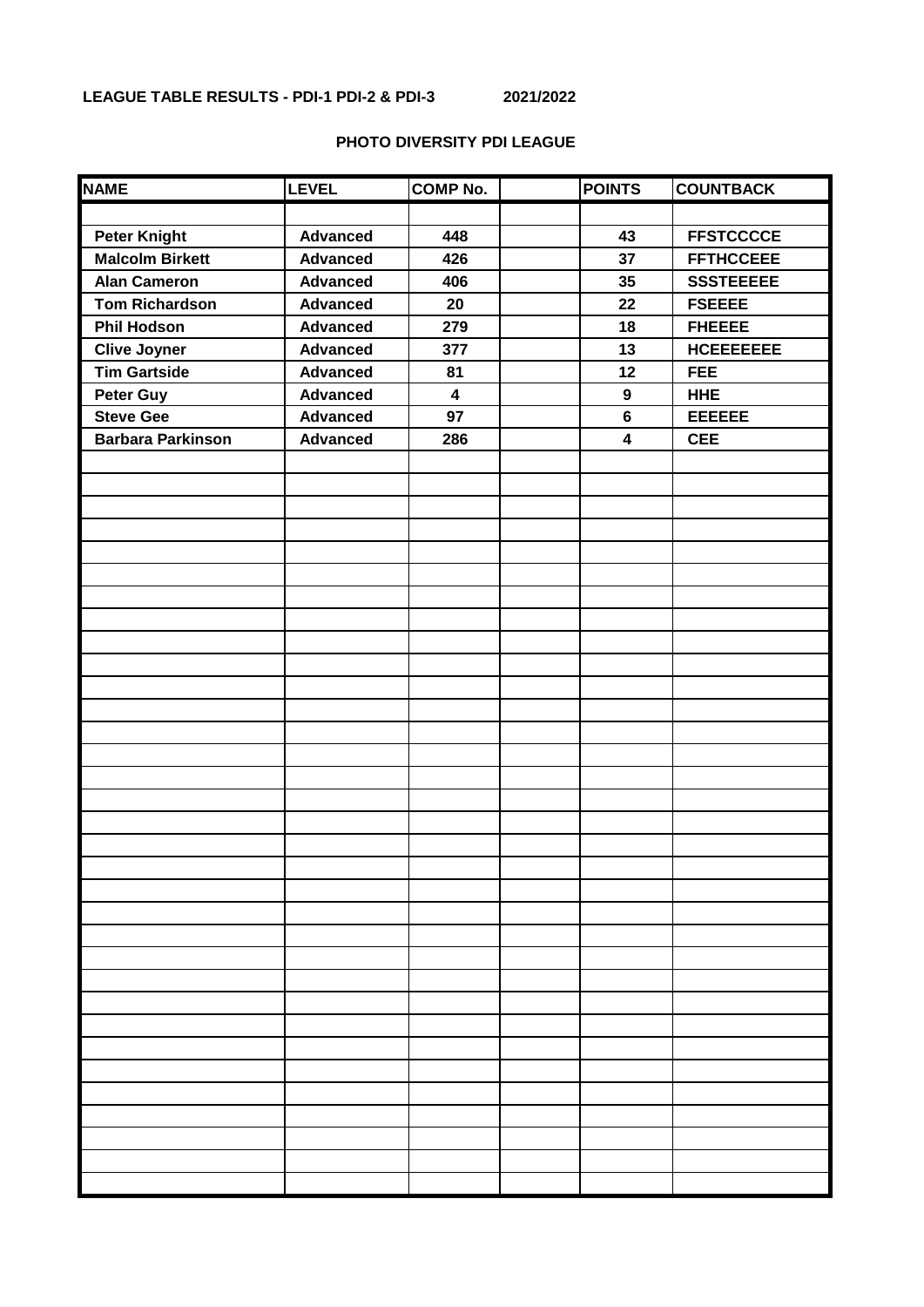# **DEVELOPERS PDI LEAGUE**

| <b>NAME</b>         | <b>LEVEL</b>     | <b>COMP No.</b> | <b>POINTS</b>           | <b>COUNTBACK</b> |
|---------------------|------------------|-----------------|-------------------------|------------------|
|                     |                  |                 |                         |                  |
| <b>Wendy Martin</b> | <b>Developer</b> | 207             | 26                      | <b>FSHH</b>      |
| <b>Russ Tabiner</b> | <b>Developer</b> | 445             | 19                      | <b>FTCE</b>      |
| <b>Keith Clark</b>  | Developer        | 325             | 16                      | <b>FHC</b>       |
| <b>Daniel Child</b> | Developer        | 450             | 16                      | <b>STC</b>       |
| John Au             | Developer        | 446             | 14                      | <b>ST</b>        |
| <b>Ann McCarthy</b> | Developer        | 180             | $\overline{\mathbf{4}}$ | <b>CEE</b>       |
|                     |                  |                 |                         |                  |
|                     |                  |                 |                         |                  |
|                     |                  |                 |                         |                  |
|                     |                  |                 |                         |                  |
|                     |                  |                 |                         |                  |
|                     |                  |                 |                         |                  |
|                     |                  |                 |                         |                  |
|                     |                  |                 |                         |                  |
|                     |                  |                 |                         |                  |
|                     |                  |                 |                         |                  |
|                     |                  |                 |                         |                  |
|                     |                  |                 |                         |                  |
|                     |                  |                 |                         |                  |
|                     |                  |                 |                         |                  |
|                     |                  |                 |                         |                  |
|                     |                  |                 |                         |                  |
|                     |                  |                 |                         |                  |
|                     |                  |                 |                         |                  |
|                     |                  |                 |                         |                  |
|                     |                  |                 |                         |                  |
|                     |                  |                 |                         |                  |
|                     |                  |                 |                         |                  |
|                     |                  |                 |                         |                  |
|                     |                  |                 |                         |                  |
|                     |                  |                 |                         |                  |
|                     |                  |                 |                         |                  |
|                     |                  |                 |                         |                  |
|                     |                  |                 |                         |                  |
|                     |                  |                 |                         |                  |
|                     |                  |                 |                         |                  |
|                     |                  |                 |                         |                  |
|                     |                  |                 |                         |                  |
|                     |                  |                 |                         |                  |
|                     |                  |                 |                         |                  |
|                     |                  |                 |                         |                  |
|                     |                  |                 |                         |                  |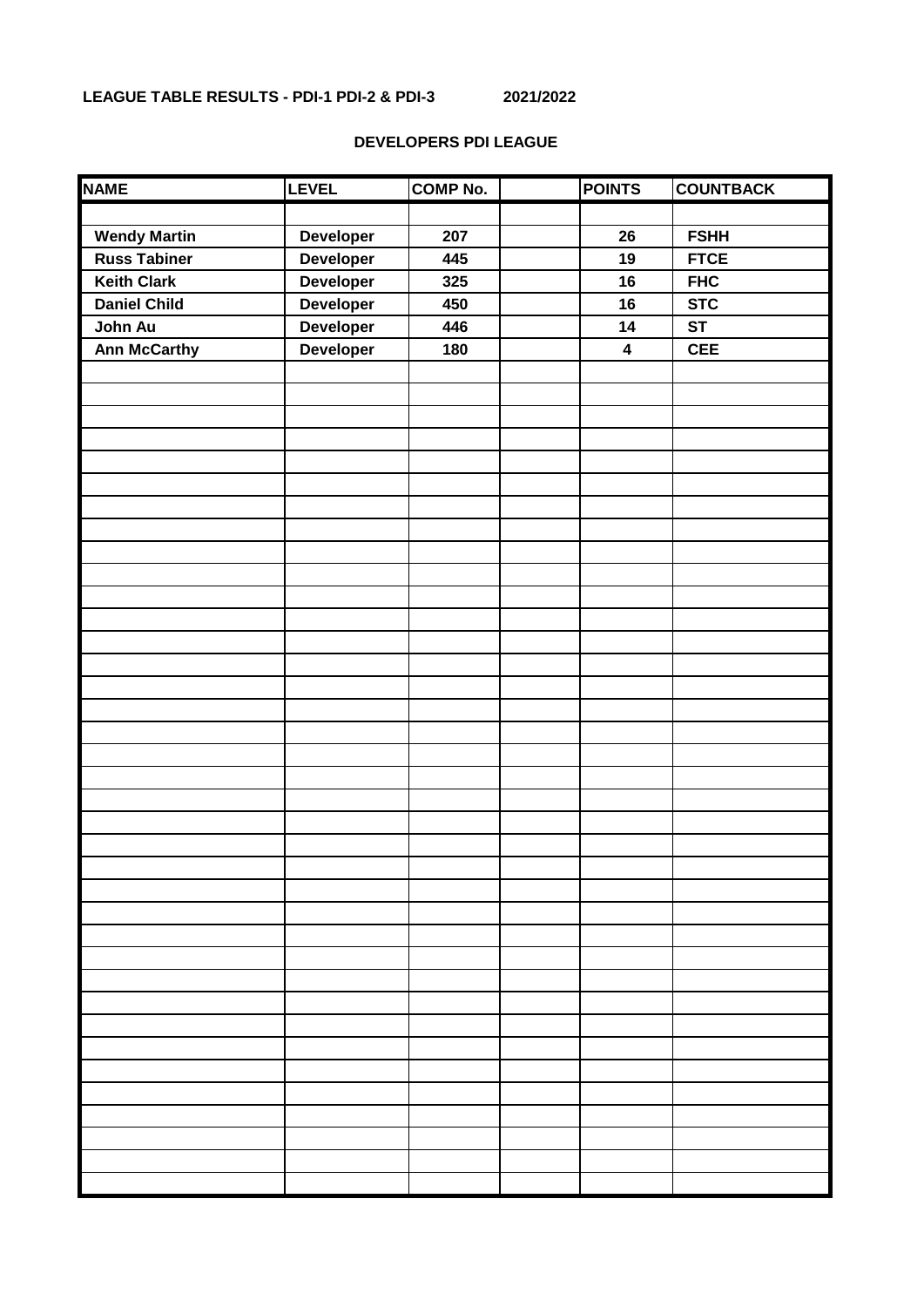# **COLOUR PRINT LEAGUE**

| <b>NAME</b>            | <b>LEVEL</b>    | <b>COMP No.</b>         | <b>POINTS</b>           | <b>COUNTBACK</b>        |
|------------------------|-----------------|-------------------------|-------------------------|-------------------------|
|                        |                 |                         |                         |                         |
| <b>Tim Gartside</b>    | <b>Advanced</b> | 81                      | 28                      | <b>FSTH</b>             |
| <b>Richard O'Meara</b> | <b>Advanced</b> | 362                     | 15                      | <b>FHE</b>              |
| <b>Peter Knight</b>    | <b>Advanced</b> | 448                     | 12                      | <b>SCC</b>              |
| <b>Peter Guy</b>       | <b>Advanced</b> | $\overline{\mathbf{4}}$ | 12                      | <b>FC</b>               |
| <b>John Collier</b>    | <b>Advanced</b> | 86                      | 11                      | <b>SCE</b>              |
| <b>Malcolm Birkett</b> | <b>Advanced</b> | 426                     | 8                       | <b>TC</b>               |
| <b>Alan Cameron</b>    | <b>Advanced</b> | 406                     | $\overline{7}$          | TE                      |
| <b>Paul West</b>       | <b>Advanced</b> | 355                     | $\overline{\mathbf{4}}$ | HC                      |
| <b>Terry O'Neill</b>   | <b>Advanced</b> | 369                     | $\overline{\mathbf{3}}$ | EEE                     |
| <b>Craig Bevington</b> | <b>Advanced</b> | 417                     | $\mathbf{3}$            | <b>CE</b>               |
| <b>Tom Richardson</b>  | <b>Advanced</b> | 20                      | $\mathbf{2}$            | $\overline{\mathsf{c}}$ |
| <b>Steve Gee</b>       | <b>Advanced</b> | 97                      | $\overline{\mathbf{2}}$ | EE                      |
| <b>Joan Gaffiney</b>   | <b>Advanced</b> | 158                     | 1                       | E                       |
| <b>Phil Hodson</b>     | <b>Advanced</b> | 279                     | $\overline{\mathbf{1}}$ | $\overline{E}$          |
|                        |                 |                         |                         |                         |
|                        |                 |                         |                         |                         |
|                        |                 |                         |                         |                         |
|                        |                 |                         |                         |                         |
|                        |                 |                         |                         |                         |
|                        |                 |                         |                         |                         |
|                        |                 |                         |                         |                         |
|                        |                 |                         |                         |                         |
|                        |                 |                         |                         |                         |
|                        |                 |                         |                         |                         |
|                        |                 |                         |                         |                         |
|                        |                 |                         |                         |                         |
|                        |                 |                         |                         |                         |
|                        |                 |                         |                         |                         |
|                        |                 |                         |                         |                         |
|                        |                 |                         |                         |                         |
|                        |                 |                         |                         |                         |
|                        |                 |                         |                         |                         |
|                        |                 |                         |                         |                         |
|                        |                 |                         |                         |                         |
|                        |                 |                         |                         |                         |
|                        |                 |                         |                         |                         |
|                        |                 |                         |                         |                         |
|                        |                 |                         |                         |                         |
|                        |                 |                         |                         |                         |
|                        |                 |                         |                         |                         |
|                        |                 |                         |                         |                         |
|                        |                 |                         |                         |                         |
|                        |                 |                         |                         |                         |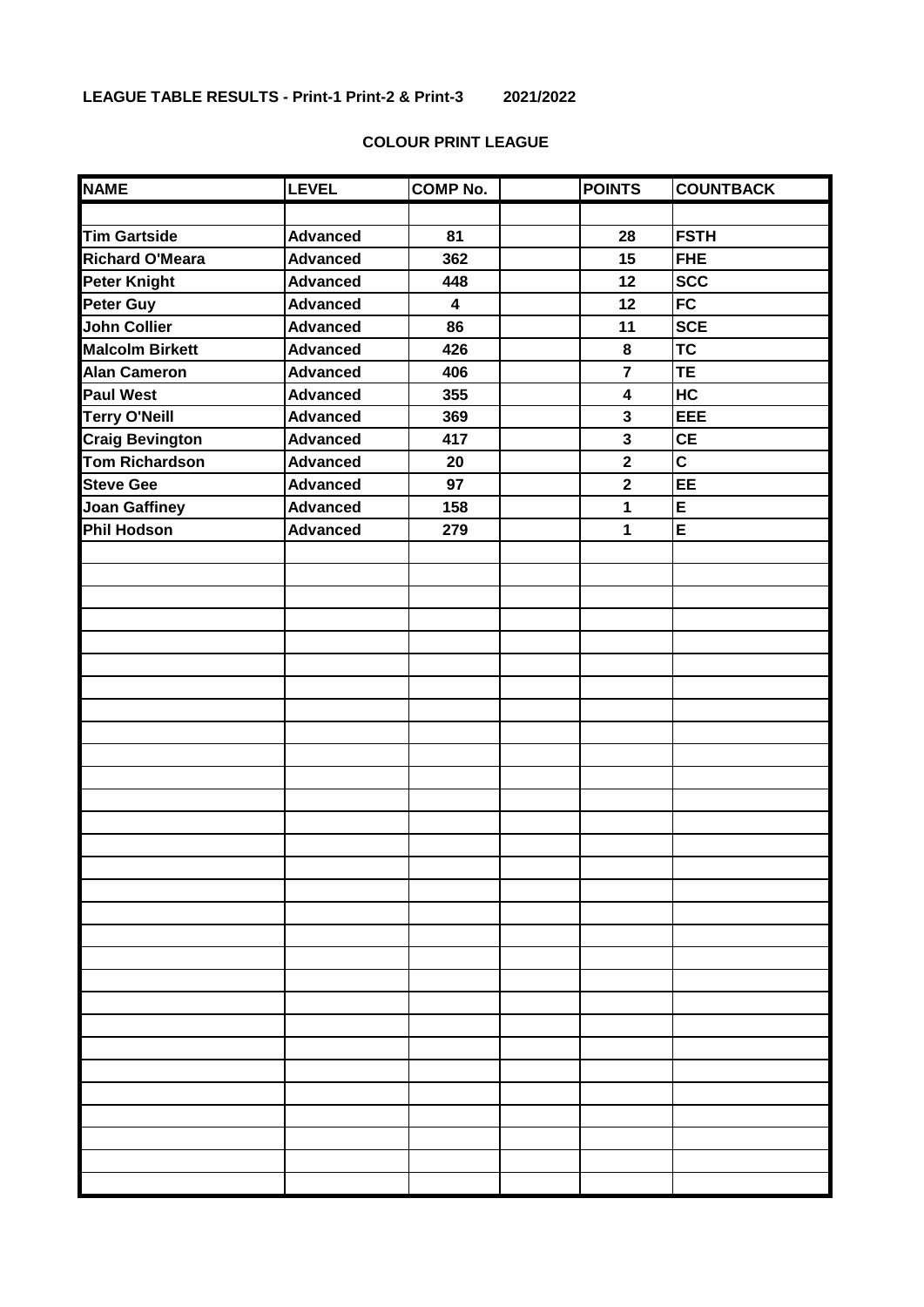## **MONO PRINT LEAGUE**

| <b>NAME</b>            | <b>LEVEL</b>    | <b>COMP No.</b>         | <b>POINTS</b>           | <b>COUNTBACK</b> |
|------------------------|-----------------|-------------------------|-------------------------|------------------|
|                        |                 |                         |                         |                  |
| <b>Tim Gartside</b>    | <b>Advanced</b> | 81                      | 26                      | <b>FFT</b>       |
| <b>Gill O'Meara</b>    | <b>Advanced</b> | 363                     | 22                      | <b>SSS</b>       |
| <b>Peter Knight</b>    | <b>Advanced</b> | 448                     | 17                      | <b>FTE</b>       |
| Peter Guy              | <b>Advanced</b> | $\overline{\mathbf{4}}$ | $\overline{7}$          | <b>TE</b>        |
| <b>Alan Cameron</b>    | <b>Advanced</b> | 406                     | $\mathbf{3}$            | <b>EEE</b>       |
| <b>Tom Richardson</b>  | <b>Advanced</b> | 20                      | $\overline{\mathbf{2}}$ | EE               |
| <b>Terry O'Neill</b>   | <b>Advanced</b> | 369                     | 1                       | E                |
| <b>Craig Bevington</b> | <b>Advanced</b> | 417                     | 1                       | E                |
|                        |                 |                         |                         |                  |
|                        |                 |                         |                         |                  |
|                        |                 |                         |                         |                  |
|                        |                 |                         |                         |                  |
|                        |                 |                         |                         |                  |
|                        |                 |                         |                         |                  |
|                        |                 |                         |                         |                  |
|                        |                 |                         |                         |                  |
|                        |                 |                         |                         |                  |
|                        |                 |                         |                         |                  |
|                        |                 |                         |                         |                  |
|                        |                 |                         |                         |                  |
|                        |                 |                         |                         |                  |
|                        |                 |                         |                         |                  |
|                        |                 |                         |                         |                  |
|                        |                 |                         |                         |                  |
|                        |                 |                         |                         |                  |
|                        |                 |                         |                         |                  |
|                        |                 |                         |                         |                  |
|                        |                 |                         |                         |                  |
|                        |                 |                         |                         |                  |
|                        |                 |                         |                         |                  |
|                        |                 |                         |                         |                  |
|                        |                 |                         |                         |                  |
|                        |                 |                         |                         |                  |
|                        |                 |                         |                         |                  |
|                        |                 |                         |                         |                  |
|                        |                 |                         |                         |                  |
|                        |                 |                         |                         |                  |
|                        |                 |                         |                         |                  |
|                        |                 |                         |                         |                  |
|                        |                 |                         |                         |                  |
|                        |                 |                         |                         |                  |
|                        |                 |                         |                         |                  |
|                        |                 |                         |                         |                  |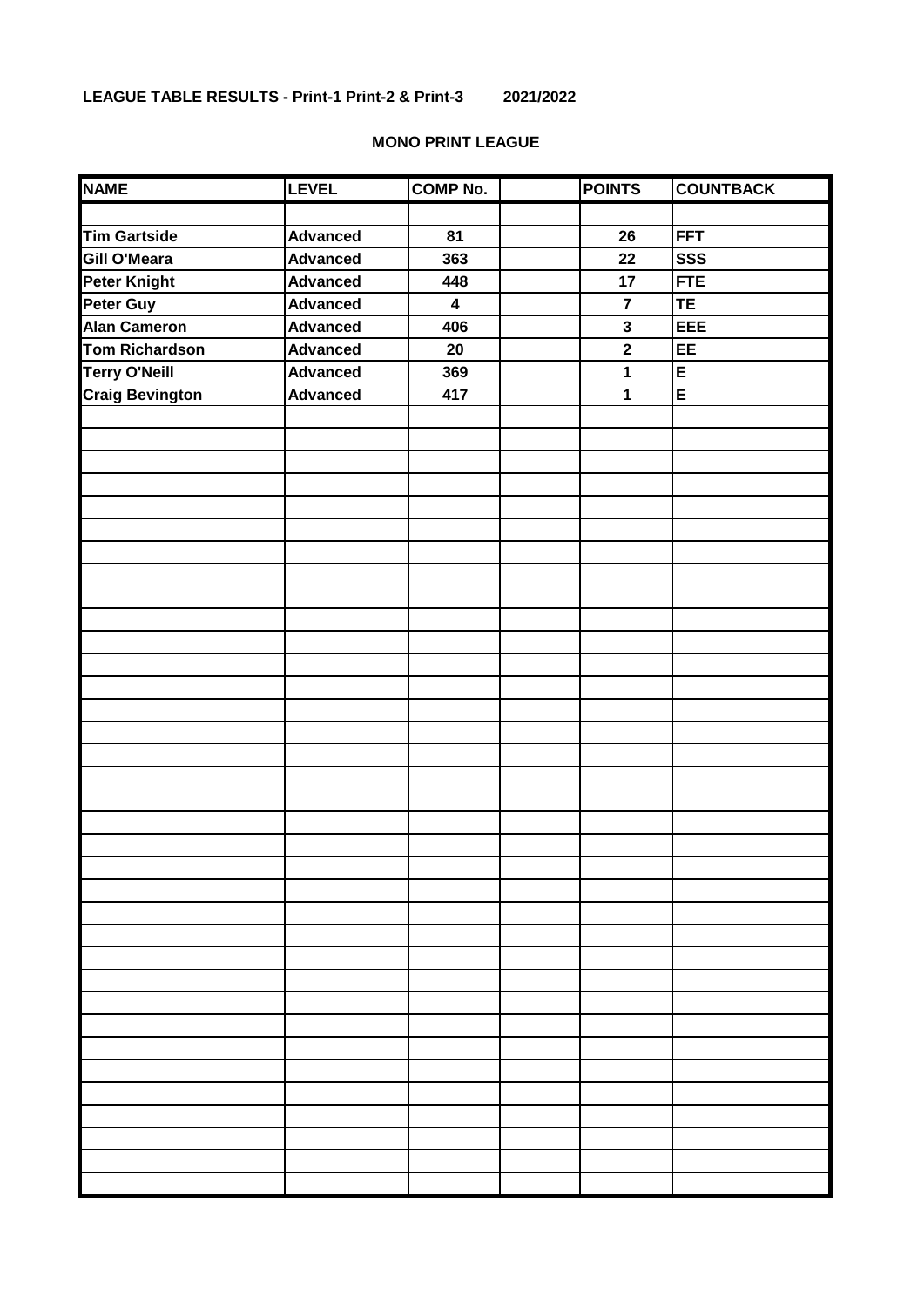## **NATURE PRINT LEAGUE**

| <b>NAME</b>            | <b>LEVEL</b>    | <b>COMP No.</b>         | <b>POINTS</b>  | <b>COUNTBACK</b> |
|------------------------|-----------------|-------------------------|----------------|------------------|
|                        |                 |                         |                |                  |
| <b>Richard O'Meara</b> | <b>Advanced</b> | 362                     | 42             | <b>FFTTTH</b>    |
| Gill O'Meara           | <b>Advanced</b> | 363                     | 30             | <b>FSSH</b>      |
| <b>Peter Knight</b>    | <b>Advanced</b> | 448                     | 10             | <b>SEE</b>       |
| <b>Phil Hodson</b>     | <b>Advanced</b> | 279                     | 8              | <b>HCC</b>       |
| <b>Paul West</b>       | <b>Advanced</b> | 355                     | 8              | <b>HCC</b>       |
| <b>Alan Storey</b>     | <b>Advanced</b> | 238                     | $6\phantom{a}$ | <b>HEE</b>       |
| <b>Terry O'Neill</b>   | <b>Advanced</b> | 369                     | $\mathbf{2}$   | EE               |
| Peter Guy              | <b>Advanced</b> | $\overline{\mathbf{4}}$ | $\mathbf 2$    | C                |
| <b>Alan Cameron</b>    | <b>Advanced</b> | 406                     | 1              | E                |
| <b>Steve Gee</b>       | <b>Advanced</b> | 97                      | 1              | E                |
| <b>Tom Richardson</b>  | <b>Advanced</b> | 20                      | 1              | E                |
|                        |                 |                         |                |                  |
|                        |                 |                         |                |                  |
|                        |                 |                         |                |                  |
|                        |                 |                         |                |                  |
|                        |                 |                         |                |                  |
|                        |                 |                         |                |                  |
|                        |                 |                         |                |                  |
|                        |                 |                         |                |                  |
|                        |                 |                         |                |                  |
|                        |                 |                         |                |                  |
|                        |                 |                         |                |                  |
|                        |                 |                         |                |                  |
|                        |                 |                         |                |                  |
|                        |                 |                         |                |                  |
|                        |                 |                         |                |                  |
|                        |                 |                         |                |                  |
|                        |                 |                         |                |                  |
|                        |                 |                         |                |                  |
|                        |                 |                         |                |                  |
|                        |                 |                         |                |                  |
|                        |                 |                         |                |                  |
|                        |                 |                         |                |                  |
|                        |                 |                         |                |                  |
|                        |                 |                         |                |                  |
|                        |                 |                         |                |                  |
|                        |                 |                         |                |                  |
|                        |                 |                         |                |                  |
|                        |                 |                         |                |                  |
|                        |                 |                         |                |                  |
|                        |                 |                         |                |                  |
|                        |                 |                         |                |                  |
|                        |                 |                         |                |                  |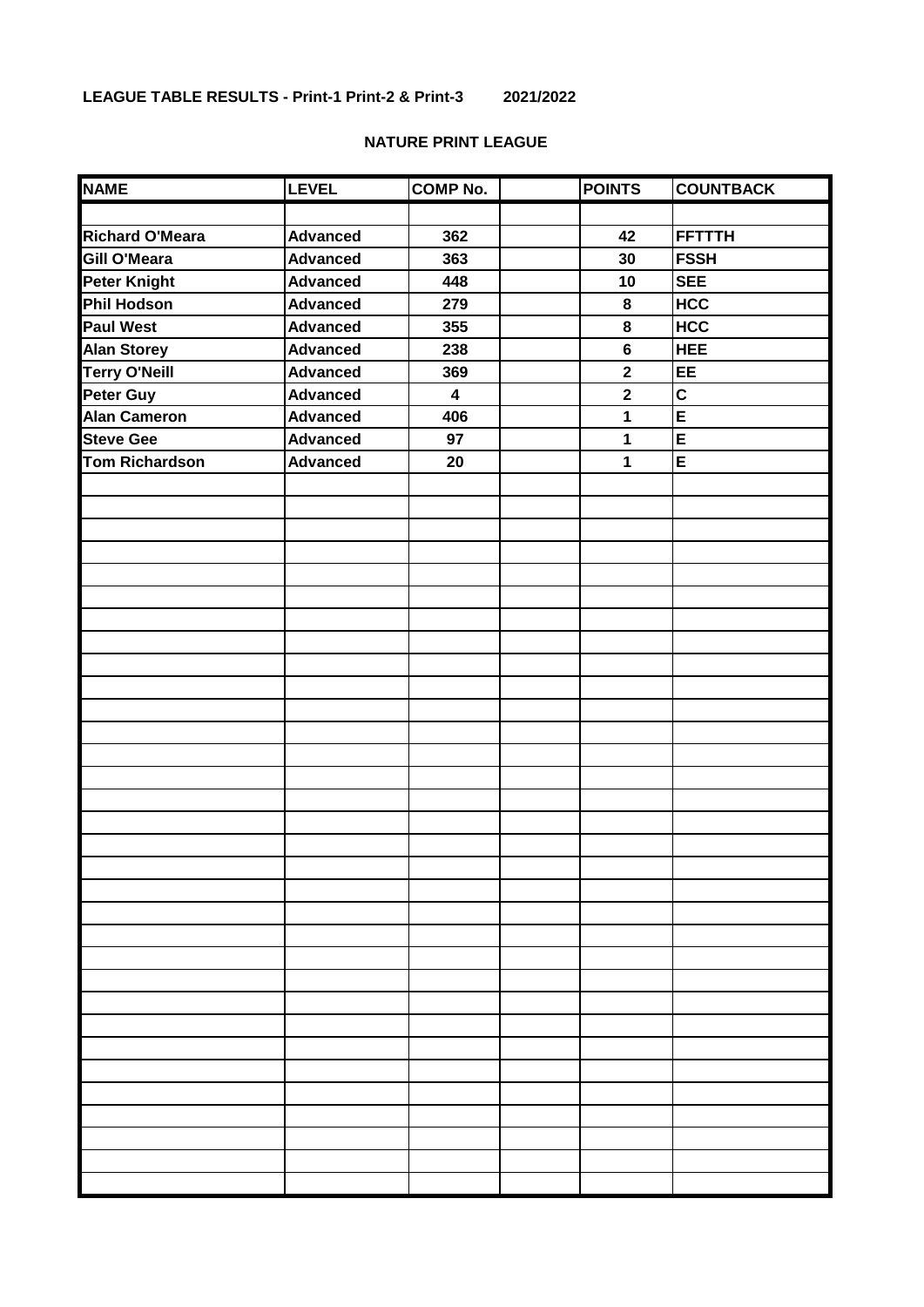### **SCAPES PRINT LEAGUE**

| <b>NAME</b>            | <b>LEVEL</b>    | <b>COMP No.</b>         | <b>POINTS</b> | <b>COUNTBACK</b> |
|------------------------|-----------------|-------------------------|---------------|------------------|
|                        |                 |                         |               |                  |
| <b>Tom Richardson</b>  | <b>Advanced</b> | 20                      | 42            | <b>FFSST</b>     |
| <b>Malcolm Birkett</b> | <b>Advanced</b> | 426                     | 20            | <b>FSC</b>       |
| <b>Alan Cameron</b>    | <b>Advanced</b> | 406                     | 13            | <b>TTE</b>       |
| <b>Steve Gee</b>       | <b>Advanced</b> | 97                      | $\mathbf{3}$  | CE               |
| <b>Tim Gartside</b>    | <b>Advanced</b> | 81                      | $\mathbf{2}$  | C                |
| <b>Peter Guy</b>       | <b>Advanced</b> | $\overline{\mathbf{4}}$ | $\mathbf{2}$  | C                |
|                        |                 |                         |               |                  |
|                        |                 |                         |               |                  |
|                        |                 |                         |               |                  |
|                        |                 |                         |               |                  |
|                        |                 |                         |               |                  |
|                        |                 |                         |               |                  |
|                        |                 |                         |               |                  |
|                        |                 |                         |               |                  |
|                        |                 |                         |               |                  |
|                        |                 |                         |               |                  |
|                        |                 |                         |               |                  |
|                        |                 |                         |               |                  |
|                        |                 |                         |               |                  |
|                        |                 |                         |               |                  |
|                        |                 |                         |               |                  |
|                        |                 |                         |               |                  |
|                        |                 |                         |               |                  |
|                        |                 |                         |               |                  |
|                        |                 |                         |               |                  |
|                        |                 |                         |               |                  |
|                        |                 |                         |               |                  |
|                        |                 |                         |               |                  |
|                        |                 |                         |               |                  |
|                        |                 |                         |               |                  |
|                        |                 |                         |               |                  |
|                        |                 |                         |               |                  |
|                        |                 |                         |               |                  |
|                        |                 |                         |               |                  |
|                        |                 |                         |               |                  |
|                        |                 |                         |               |                  |
|                        |                 |                         |               |                  |
|                        |                 |                         |               |                  |
|                        |                 |                         |               |                  |
|                        |                 |                         |               |                  |
|                        |                 |                         |               |                  |
|                        |                 |                         |               |                  |
|                        |                 |                         |               |                  |
|                        |                 |                         |               |                  |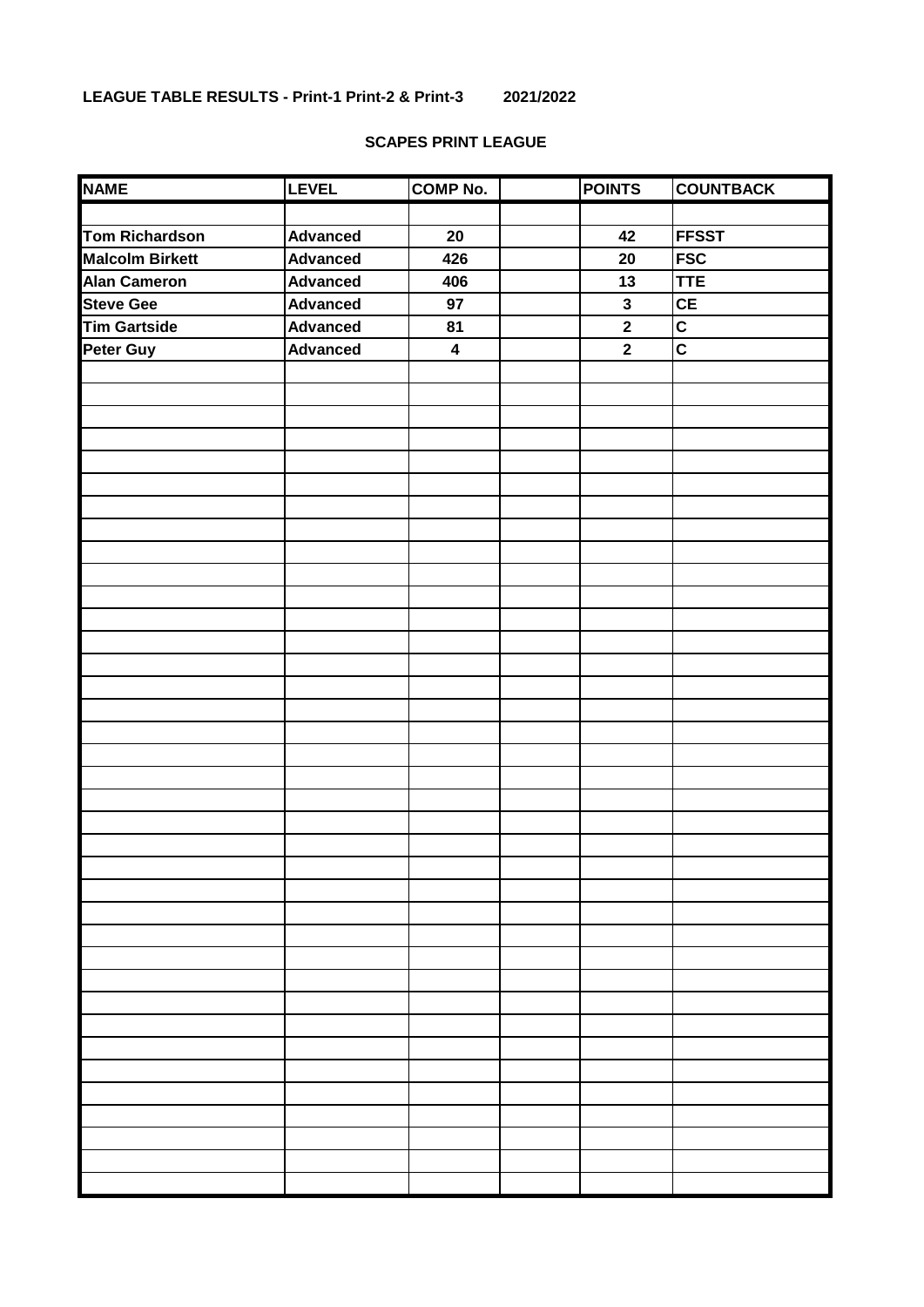#### **PHOTO DIVERSITY PRINT LEAGUE**

| <b>NAME</b>          | <b>LEVEL</b>    | <b>COMP No.</b>         | <b>POINTS</b>           | <b>COUNTBACK</b> |
|----------------------|-----------------|-------------------------|-------------------------|------------------|
|                      |                 |                         |                         |                  |
| <b>Peter Knight</b>  | <b>Advanced</b> | 448                     | 39                      | <b>FSSTCCEEE</b> |
| <b>Alan Cameron</b>  | <b>Advanced</b> | 406                     | 24                      | <b>TTTEEEEEE</b> |
| <b>Tim Gartside</b>  | <b>Advanced</b> | 81                      | 18                      | <b>FTC</b>       |
| Tom Richardson       | <b>Advanced</b> | 20                      | 13                      | <b>FCE</b>       |
| <b>Peter Guy</b>     | <b>Advanced</b> | $\overline{\mathbf{4}}$ | 13                      | <b>FCE</b>       |
| <b>Steve Gee</b>     | <b>Advanced</b> | 97                      | $\boldsymbol{4}$        | <b>CEE</b>       |
| <b>Terry O'Neill</b> | <b>Advanced</b> | 369                     | $\overline{\mathbf{3}}$ | EEE              |
|                      |                 |                         |                         |                  |
|                      |                 |                         |                         |                  |
|                      |                 |                         |                         |                  |
|                      |                 |                         |                         |                  |
|                      |                 |                         |                         |                  |
|                      |                 |                         |                         |                  |
|                      |                 |                         |                         |                  |
|                      |                 |                         |                         |                  |
|                      |                 |                         |                         |                  |
|                      |                 |                         |                         |                  |
|                      |                 |                         |                         |                  |
|                      |                 |                         |                         |                  |
|                      |                 |                         |                         |                  |
|                      |                 |                         |                         |                  |
|                      |                 |                         |                         |                  |
|                      |                 |                         |                         |                  |
|                      |                 |                         |                         |                  |
|                      |                 |                         |                         |                  |
|                      |                 |                         |                         |                  |
|                      |                 |                         |                         |                  |
|                      |                 |                         |                         |                  |
|                      |                 |                         |                         |                  |
|                      |                 |                         |                         |                  |
|                      |                 |                         |                         |                  |
|                      |                 |                         |                         |                  |
|                      |                 |                         |                         |                  |
|                      |                 |                         |                         |                  |
|                      |                 |                         |                         |                  |
|                      |                 |                         |                         |                  |
|                      |                 |                         |                         |                  |
|                      |                 |                         |                         |                  |
|                      |                 |                         |                         |                  |
|                      |                 |                         |                         |                  |
|                      |                 |                         |                         |                  |
|                      |                 |                         |                         |                  |
|                      |                 |                         |                         |                  |